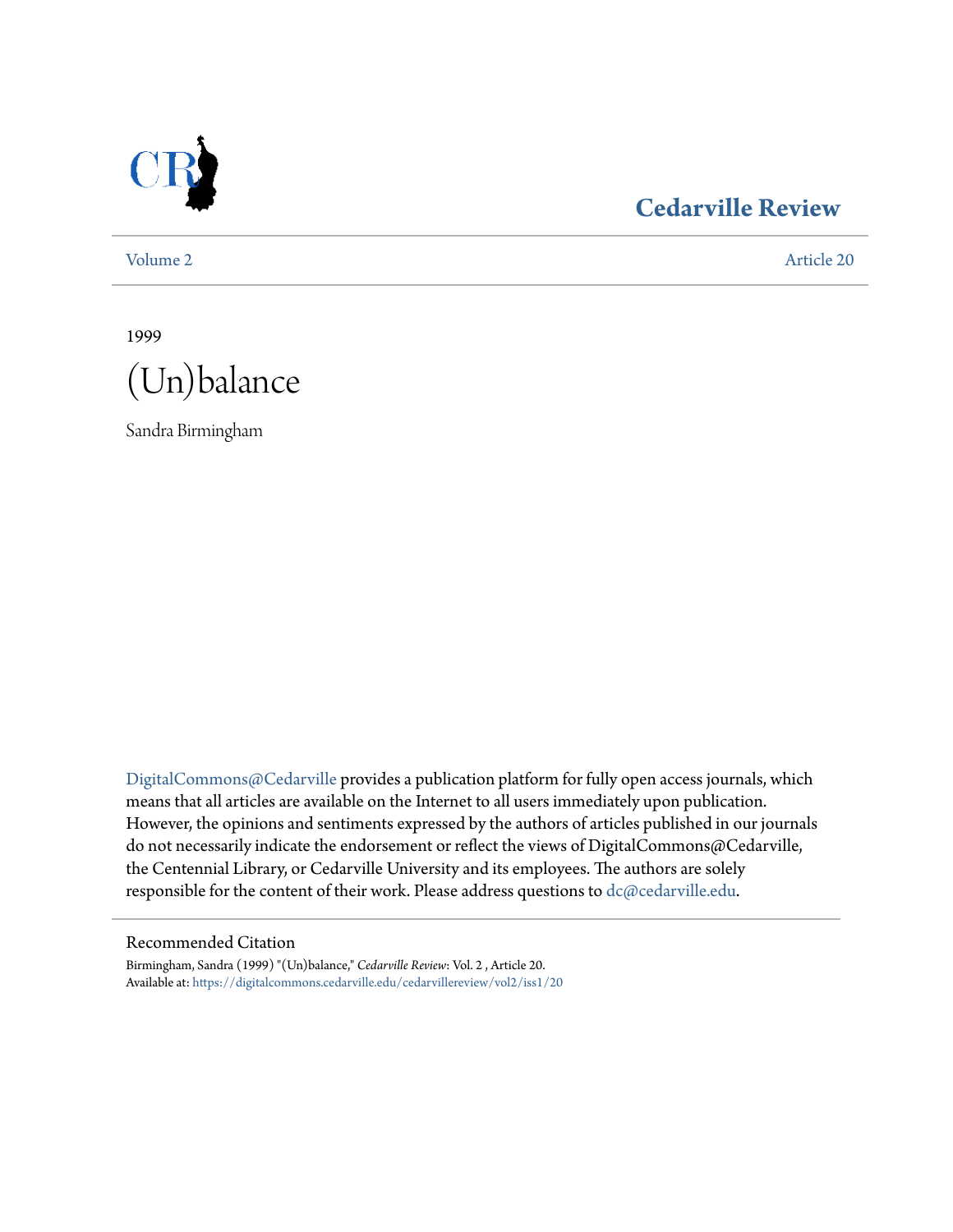# (Un)balance

Browse the contents of [this issue](https://digitalcommons.cedarville.edu/cedarvillereview/vol2/iss1) of *Cedarville Review*.

### **Keywords**

Poetry

# **Creative Commons License**<br> **C** 000

This work is licensed under a [Creative Commons Attribution-Noncommercial-No Derivative Works 4.0](http://creativecommons.org/licenses/by-nc-nd/4.0/) [License.](http://creativecommons.org/licenses/by-nc-nd/4.0/)

Follow this and additional works at: [https://digitalcommons.cedarville.edu/cedarvillereview](https://digitalcommons.cedarville.edu/cedarvillereview?utm_source=digitalcommons.cedarville.edu%2Fcedarvillereview%2Fvol2%2Fiss1%2F20&utm_medium=PDF&utm_campaign=PDFCoverPages)



This poetry is available in Cedarville Review: [https://digitalcommons.cedarville.edu/cedarvillereview/vol2/iss1/20](https://digitalcommons.cedarville.edu/cedarvillereview/vol2/iss1/20?utm_source=digitalcommons.cedarville.edu%2Fcedarvillereview%2Fvol2%2Fiss1%2F20&utm_medium=PDF&utm_campaign=PDFCoverPages)